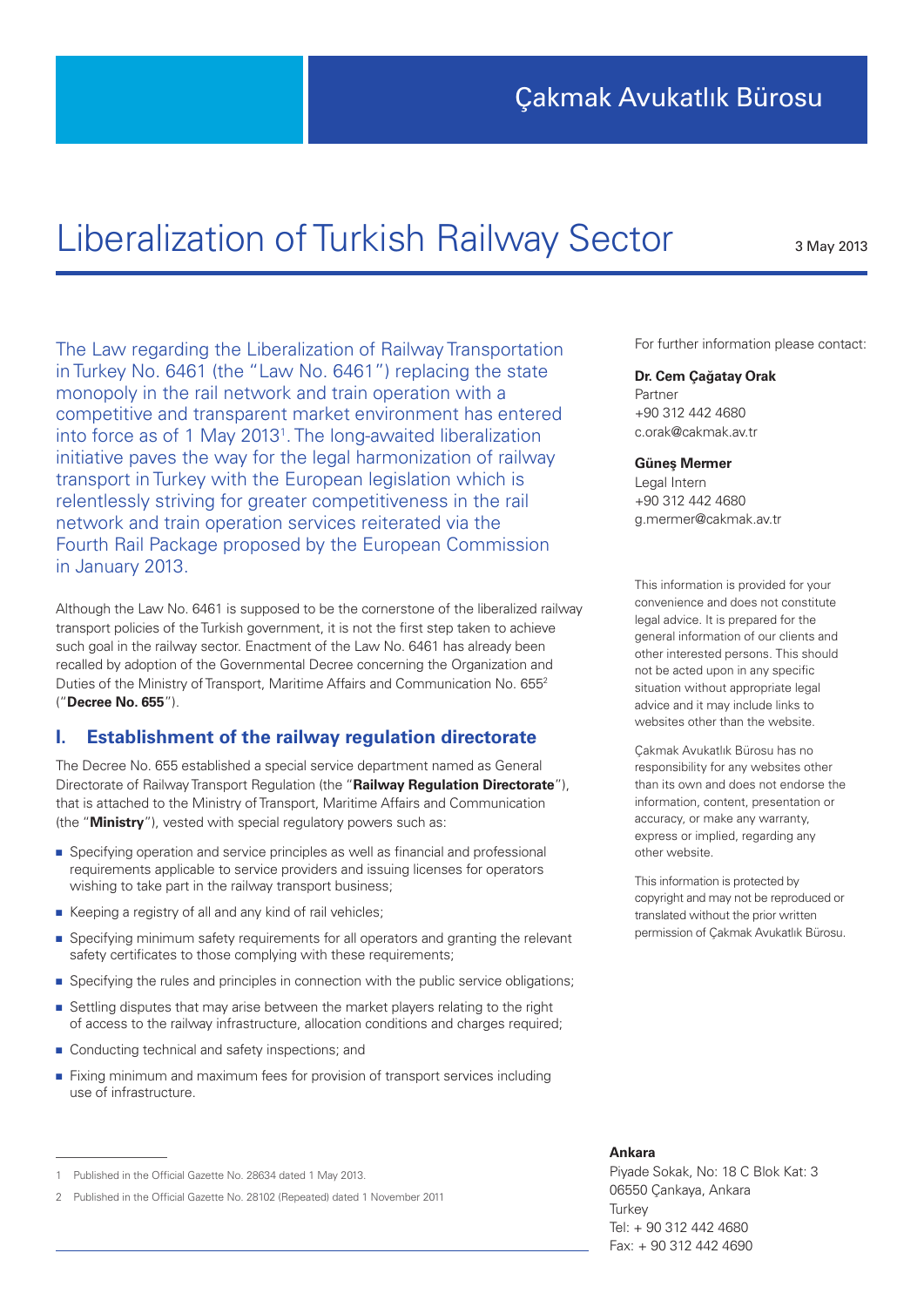In addition to the foregoing authorities listed in Article 8 of the Decree No. 655, the Railway Regulation Directorate is authorized to issue -when required- other secondary legislation pursuant to Article 28 of the Decree Law No. 655 in order to further elaborate on issues like price, duration, scope and form of the licenses. Likewise, the Railway Regulation Directorate is also entitled to impose administrative sanctions including the administrative fines.

Nonetheless, Temporary Article 8 of the Decree Law No. 655 announced that the powers attributed to the Railway Regulation Authority relating to liberalization of the rail sector shall not gain legal effect unless the State monopoly in the railway sector is removed. In this respect, eagerly-awaited enactment of the Law No. 6461 will mark the turning-point as it enshrines the mentioned removal.

# **II. Main features of the Law No. 6461**

#### 1. Scope and effectiveness of the Law No. 6461

The scope of the Law No. 6461 is limited to railways at the national level. Therefore, metros, trams and light rail systems along with rail networks within mining and industrial facilities do not fall within the scope of the Law No. 6461.

Apparently, the Law No. 6461 has entered into force upon its publication in the Official Gazette. The proper implementation of the railway market restructuring cannot, however, be entirely ensured unless the relevant secondary legislation is issued. According to Article 6 of the Law No. 6461, it is envisaged that a regulation setting the conditions for qualifying as a public or private operator entitled to perform services in the relevant markets (*i.e.*, network operator or train operator) will be issued.

#### 2. New market activities

For the purpose of liberalization and restructuring of the Turkish rail market, the Law No. 6461 identifies three types of market activities to be performed by public or private companies:

- (i) Construction of the railways which will be under their disposal,
- (ii) Operation of the railway network which will be under their and/or third parties' disposal,
- (ii) Operation of the trains by using the national railway network (i.e., carriage of goods/passengers)

Public corporations and any kind of commercial enterprises are entitled to carry out those activities if and to the extent that they comply with the technical and safety requirements, and are granted the license by the Ministry

The network operators are obliged to determine the fees, which are required to be paid by the train operators in an equal and non-discretionary manner considering the right to access to the network.

#### 3. Spin-off of the General Directorate of State Railways ("TCDD")

By virtue of the Law No. 6461, TCDD which used to perform all infrastructure construction, maintenance and operation as well as train operation related activities in a monopolistic way will enter into an unbundling process of its railway operation activities and train operation activities.

More precisely, the Law No. 6461 discharges TCDD from its train operation related duties. It provides that a new affiliate company of TCDD to be incorporated as a joint stock company under the trade name of TCDD Taşımacılık A.Ş. will assume such duties and powers from now on. Upon completion of its registration, TCDD Taşımacılık A.Ş. will gain its legal entity and will be subject to the provisions of the Decree Regarding State Economic Enterprises No. 233 since it is entirely owned by the TCDD.

As a requirement of the unbundling process, TCDD Taşımacılık A.Ş. will possess its own financial, legal and human resources allocated to the smooth functioning of the train operation business. According to Temporary Article 1 of the Law No. 6461, certain assets of TCDD will be transferred to TCDD Taşımacılık A.Ş. through a spin-off process which concerns all the relevant vehicles and trains along with the personnel employed in the train operation service unit. Among properties necessary for providing train operation services, movables will be transferred to TCDD Taşımacılık A.Ş. whereas the immovable will be allocated for utilization by TCDD Taşımacılık A.Ş. for ten-year period. Besides, lawsuits and execution proceedings relating to disputes arising from train operation related activities of TCDD will be followed up by TCDD Taşımacılık A.Ş.

All relevant transfers are required to be completed within one-year time subsequent to the incorporation date of TCDD Taşımacılık A.Ş. Meanwhile, TCDD will continue to offer train operation services. According to the new structure established by the Law No. 6461, the authority and duty to regulate the railway traffic along the lines owned by TCDD and the lines to be constructed by other railway operators will remain within the competence of TCDD. In other words, TCDD will be the only authority in charge of directing the railway traffic flow in exchange of the fees levied on the operating companies. Further, operating trains will fall within the sphere of TCDD Taşımacılık A.Ş. or other train operating companies once certified by the Ministry.

Finally, TCDD and TCDD Taşımacılık A.Ş. will still be subject to the Public Procurement Law No. 4734; however, procurement of goods and services by TCDD and TCDD Taşımacılık A.Ş. from other affiliates of TCDD are exempt from the Public Procurement Law No. 4734.